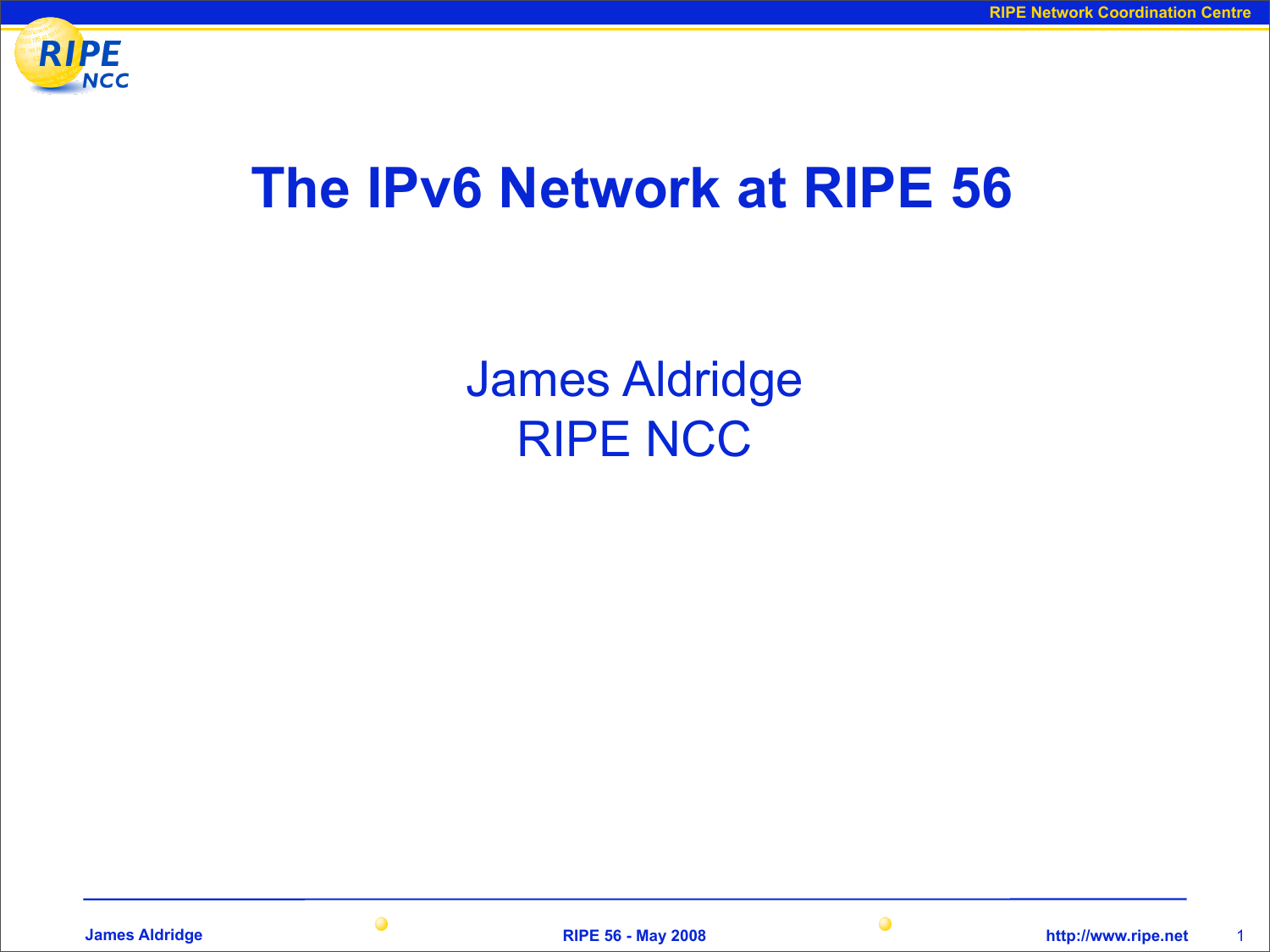## **RIPE Overview NCC**

- IPv6 at RIPE Meetings until now
- IPv6 at RIPE 56
- IPv6 Transition Mechanisms
- The RIPE Meeting IPv6 network
- The IPv6 Hour
- Remaining dual-stack network coverage
- Thanks
- Questions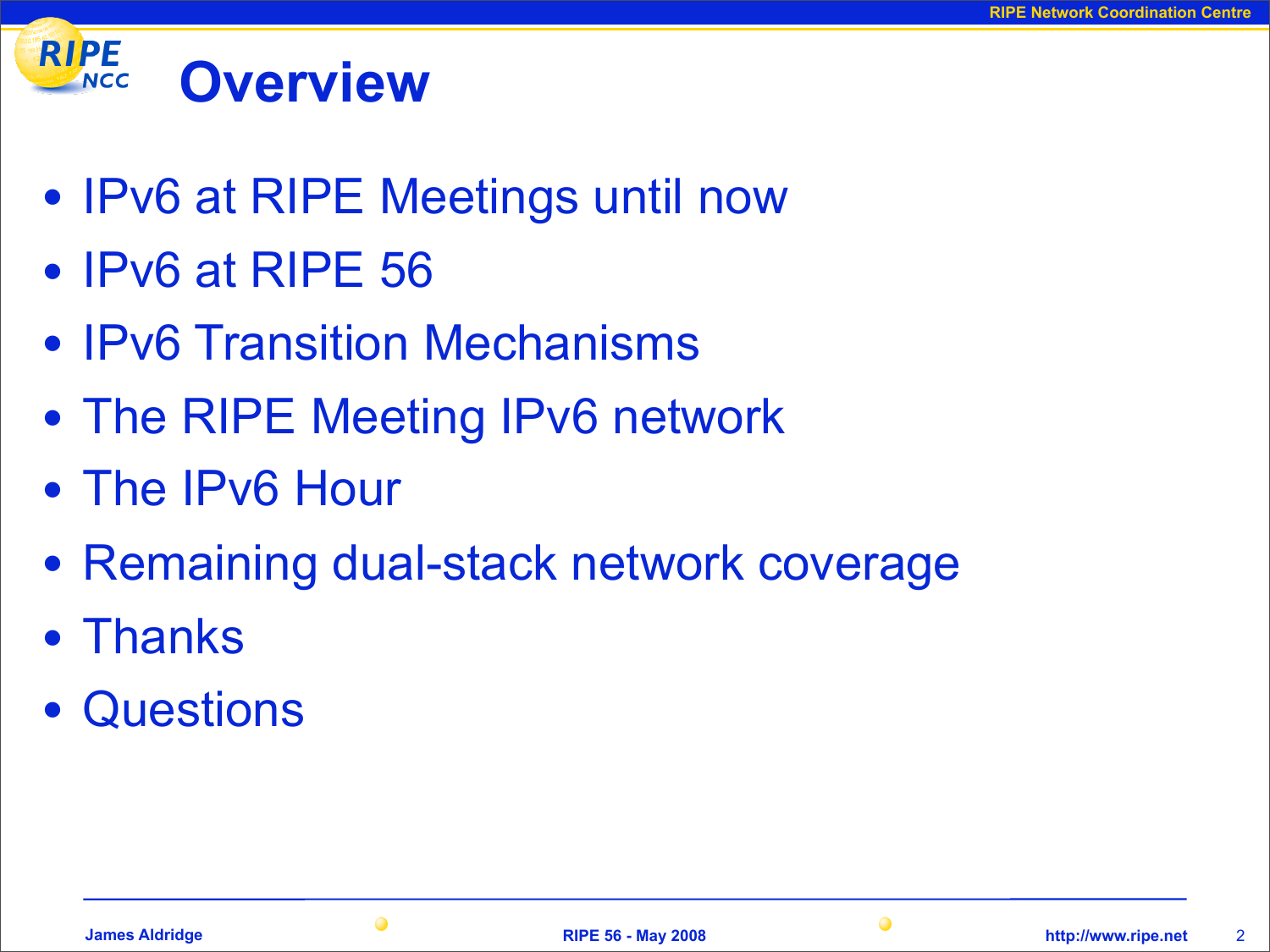## **RIPE IPv6 at RIPE Meetings until now NCC**

- Dual-stack IPv4/IPv6 network
	- available on the wireless network as SSIDs **ripemtg** (802.11b/g) or **ripemtga** (802.11a)
	- 2001:4120:1::/64 at this meeting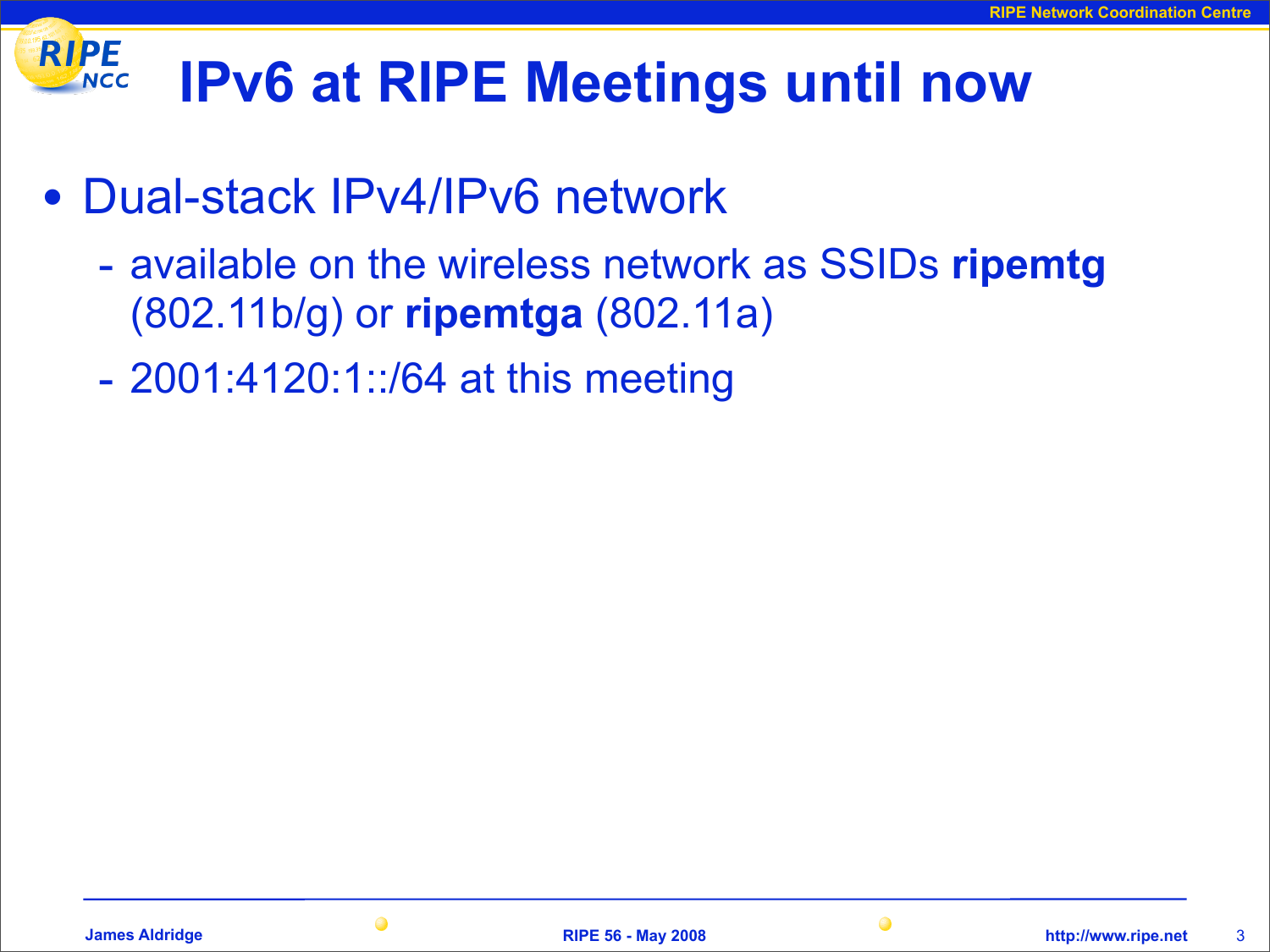## **RIPE IPv6 at RIPE 56 NCC**

- Two additional "IPv6-only" networks
	- **ripemtg-v6**
	- IPv6-only network
	- 2001:4120:1:1::/64
	- **ripemtg-v6-xp**
	- 2001:4120:1:2::/64
	- But, since Windows XP doesn't do DNS over IPv6, this network has local RFC1918 IPv4 address space providing an IPv4 transport to a local DNS server
- IPv6/IPv4 Transition Mechanisms
	- NAT-PT & DNS ALG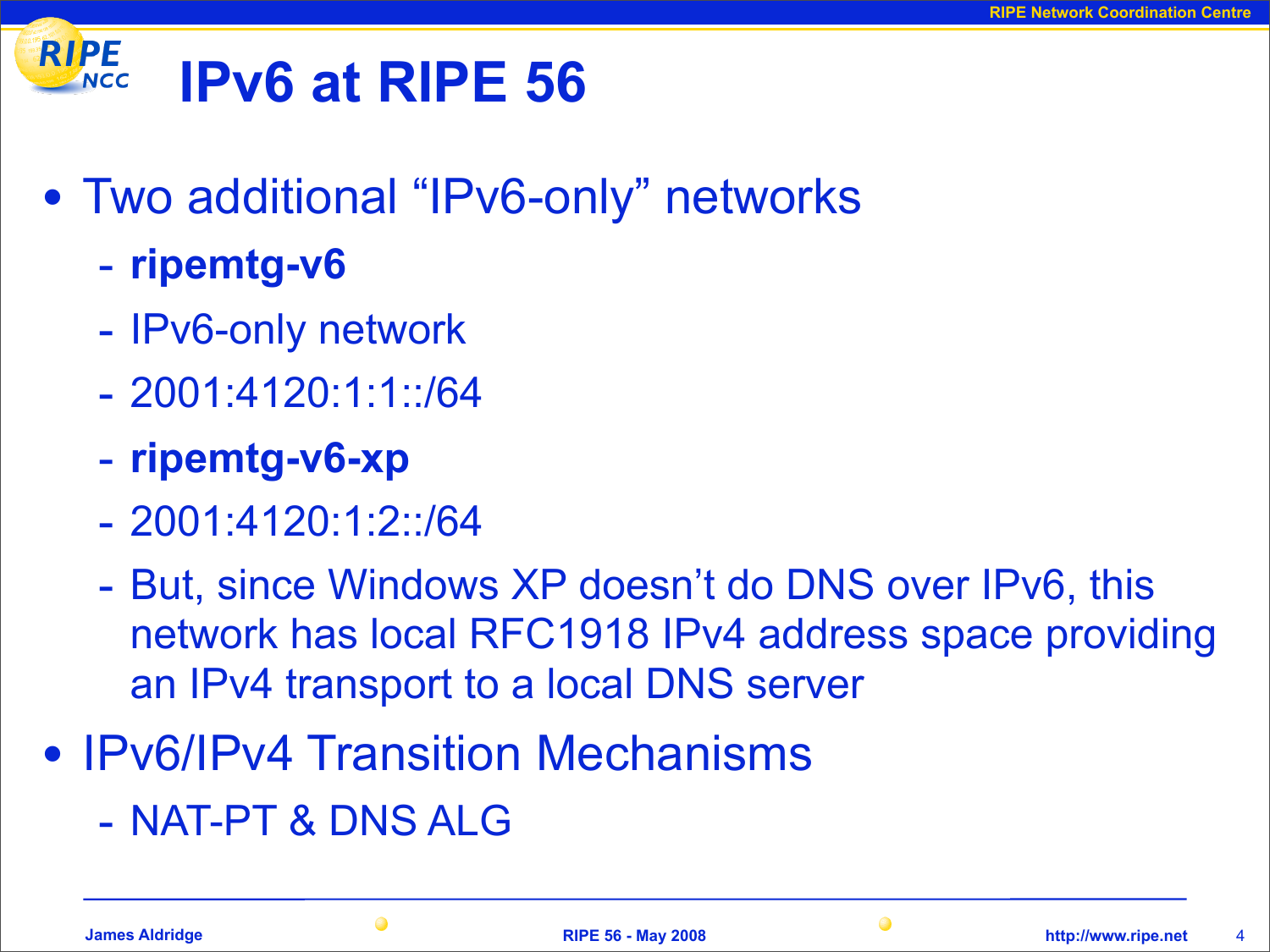## **RIPE IPv6 Transition Mechanisms NCC**

- NAT-PT
	- Network Address Translation Protocol Translation
	- RFC2766
	- Cisco IOS 12.4(15)T5 "Advanced IP Services"
		- this version is from 1 May 2008 but 12.4(15)T3 or later "Should Also Work".
	- IPv4 sites will see all traffic originating from 193.0.29.3
- DNS ALG
	- DNS Application Layer Gateway
	- Synthesises **AAAA** records for those DNS entries which have only **A** records
	- totd software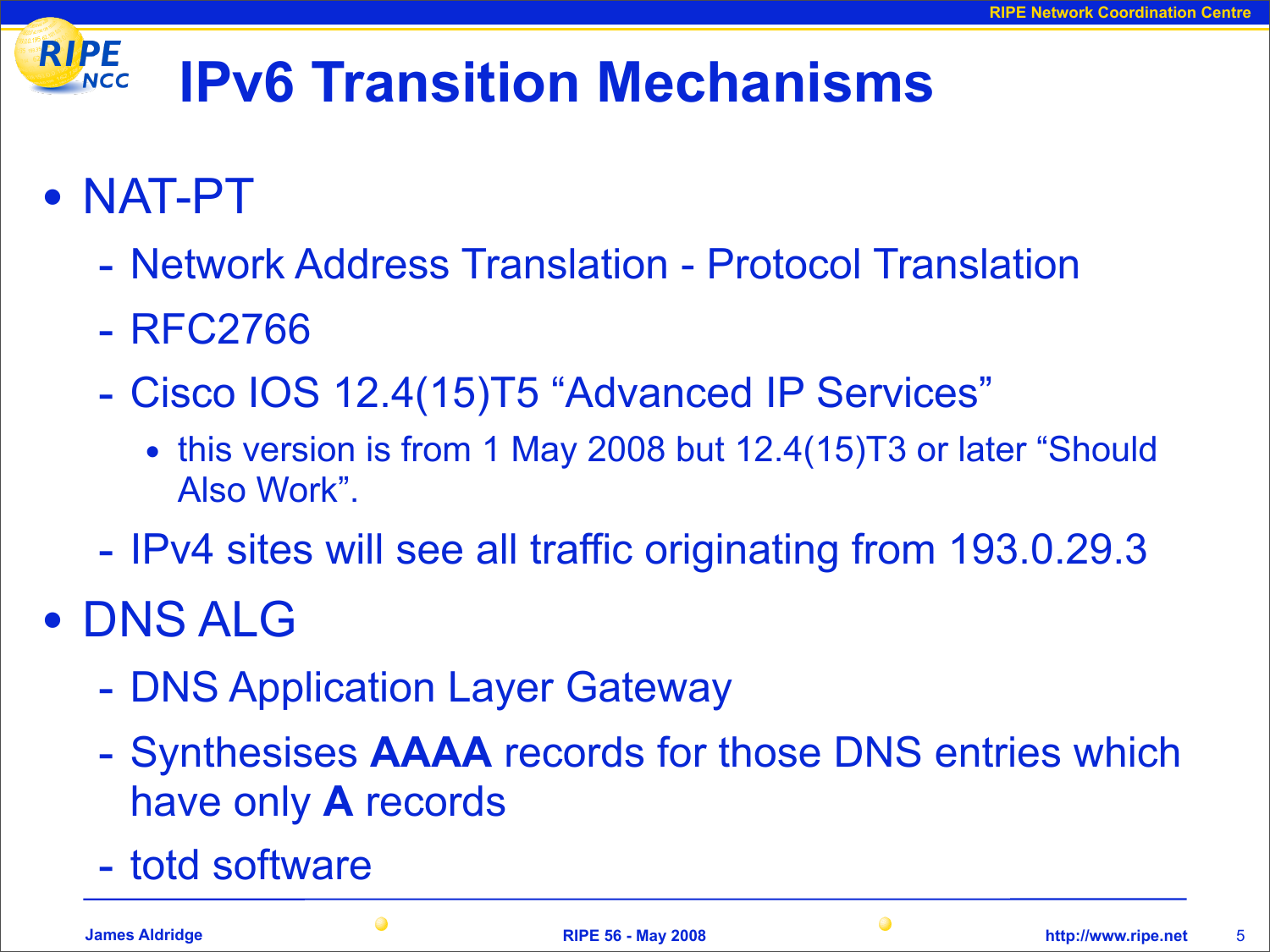## **RIPE The RIPE Meeting (IPv6) Network** NCC

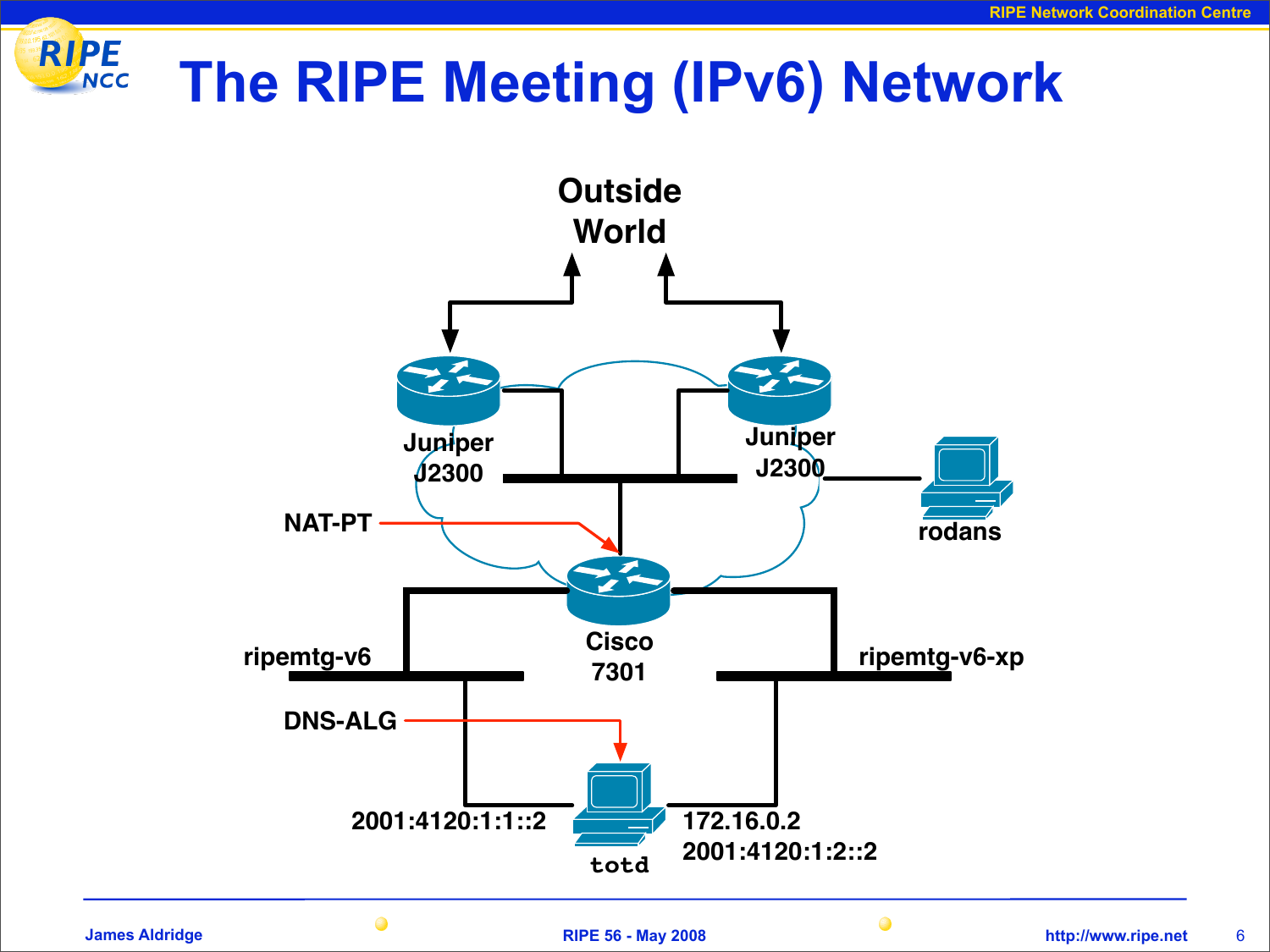### **RIPE IPv6 Hour NCC**

- We will switch off the dual-stack wireless networks throughout the Meeting area except outside the Loire Room
	- **ripemtg**
	- **ripemtga**
- Wired connections in the Terminal Room will remain active
- If you use Windows XP then connect to
	- **- ripemtg-v6-xp**
- Otherwise connect to
	- **- ripemtg-v6**

7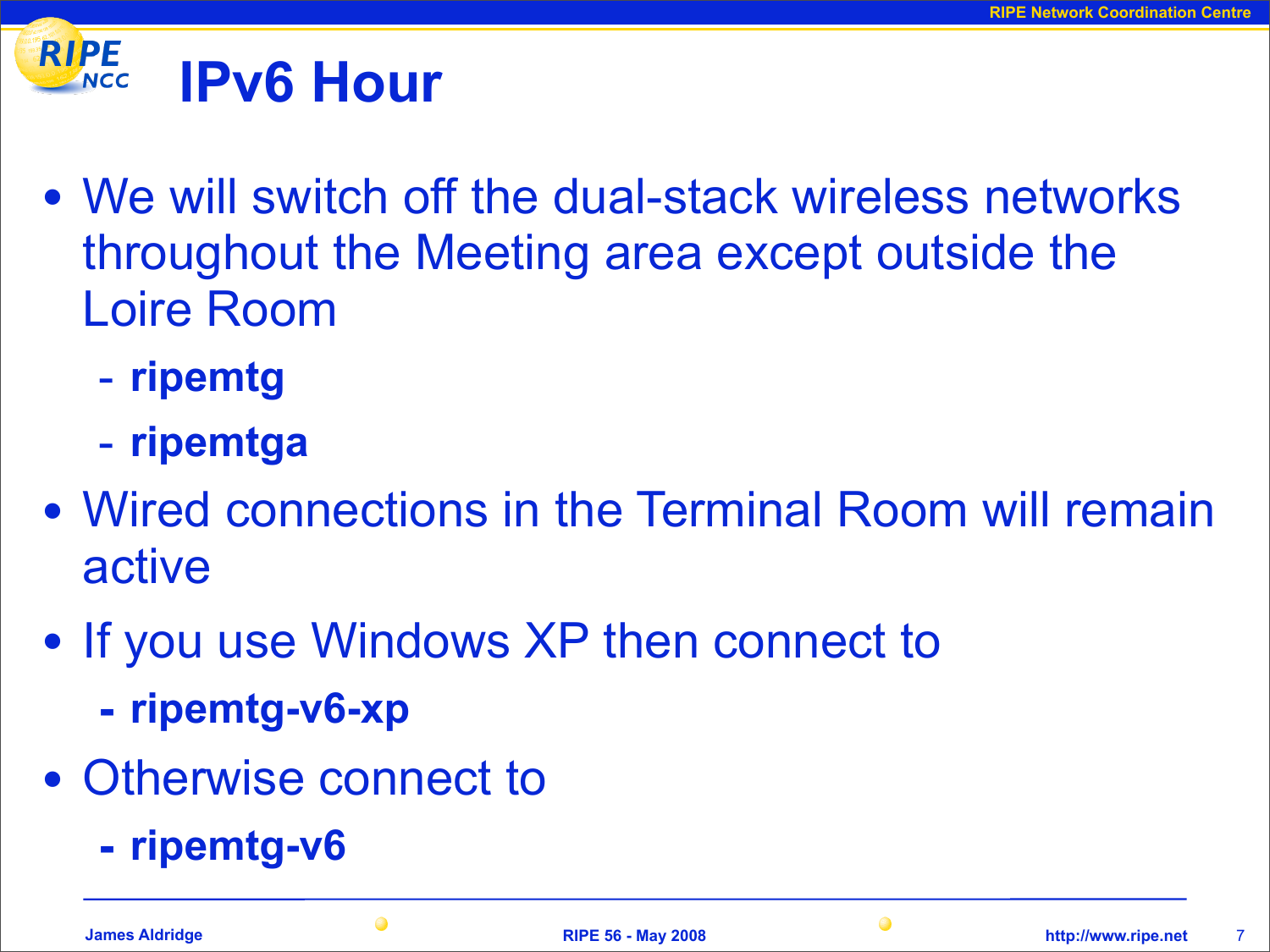## RIPE **Dual-stack network coverage**



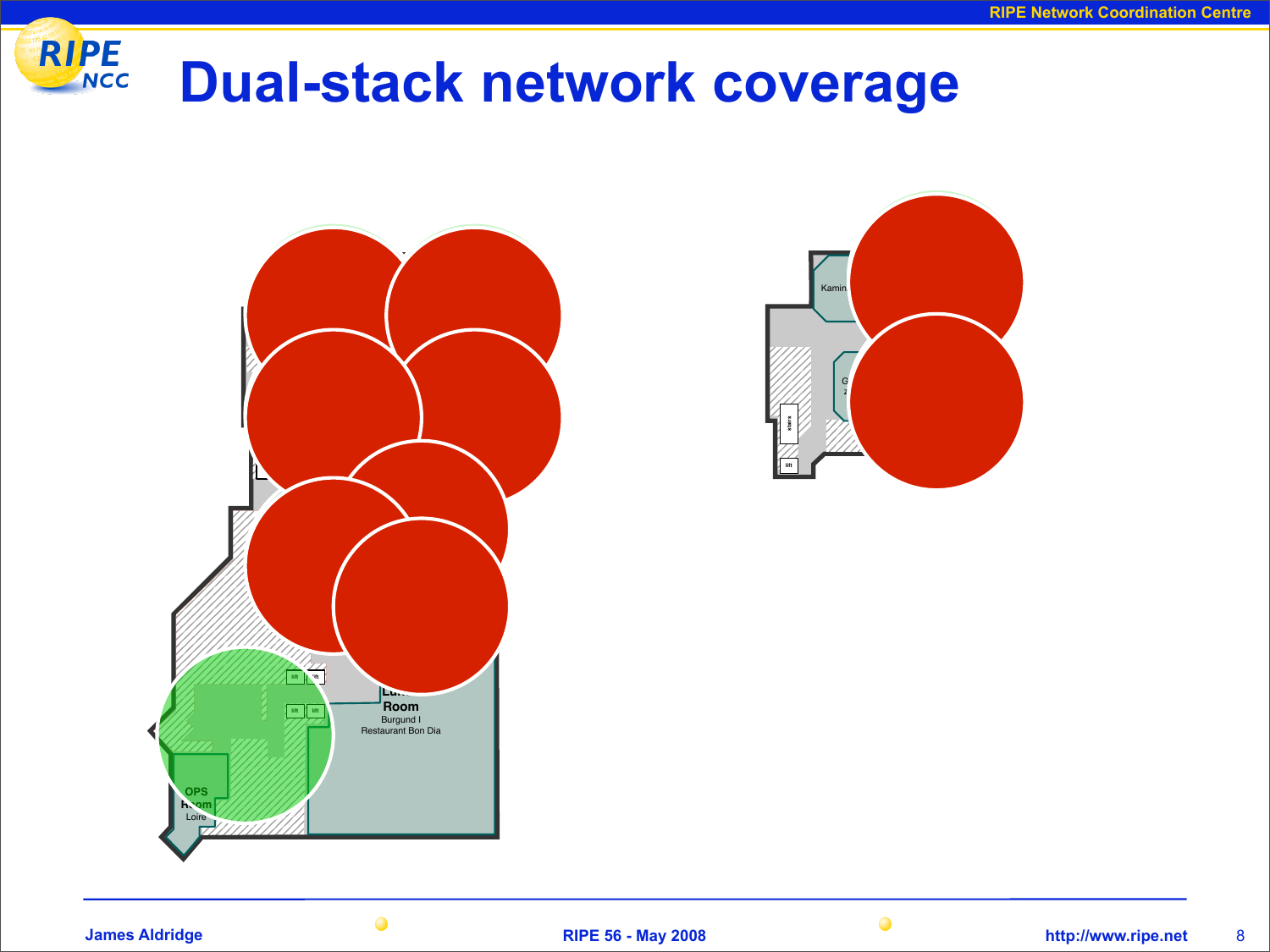## **RIPE The IPv6 Hour NCC**

- Last chance to configure laptops and join one of the IPv6-only networks...
- Client configuration details for most operating systems can be found
	- at **<http://rosie.ripe.net/ipv6help.php>**
	- and on the orange sheets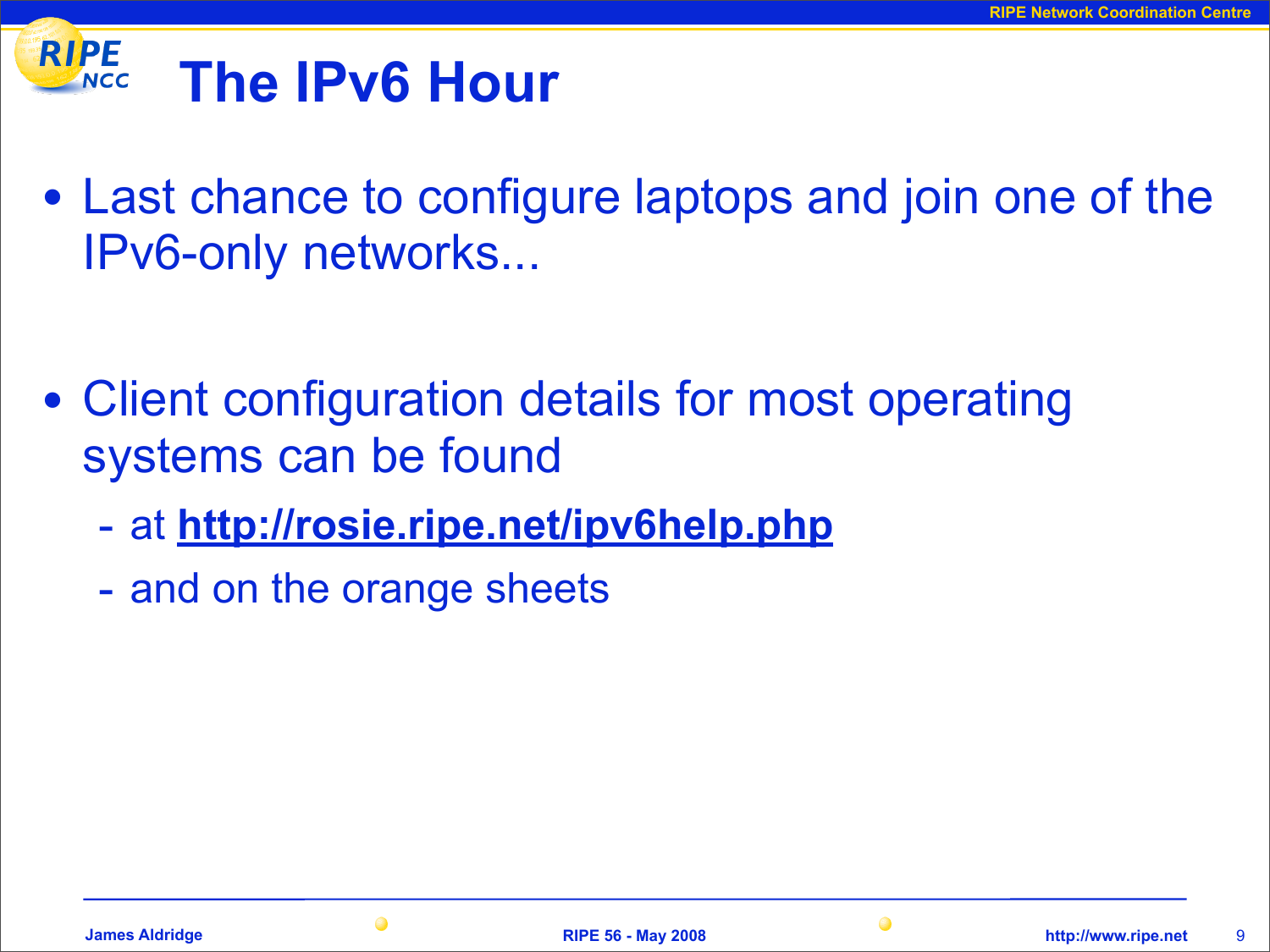#### **RIPE Thanks to... NCC**

- Philip Smith, Cisco
	- For helping with the hours of entertainment debugging the IOS NAT-PT configuration on Monday evening and Tuesday morning
- Randy Bush, IIJ
	- For providing various machines in the outside world to test against on Monday evening
- The RIPE NCC Staff
	- Including
		- Erik Romijn for configuring the wireless access points
		- Ruben van Staveren for building additional virtual servers and configuring totd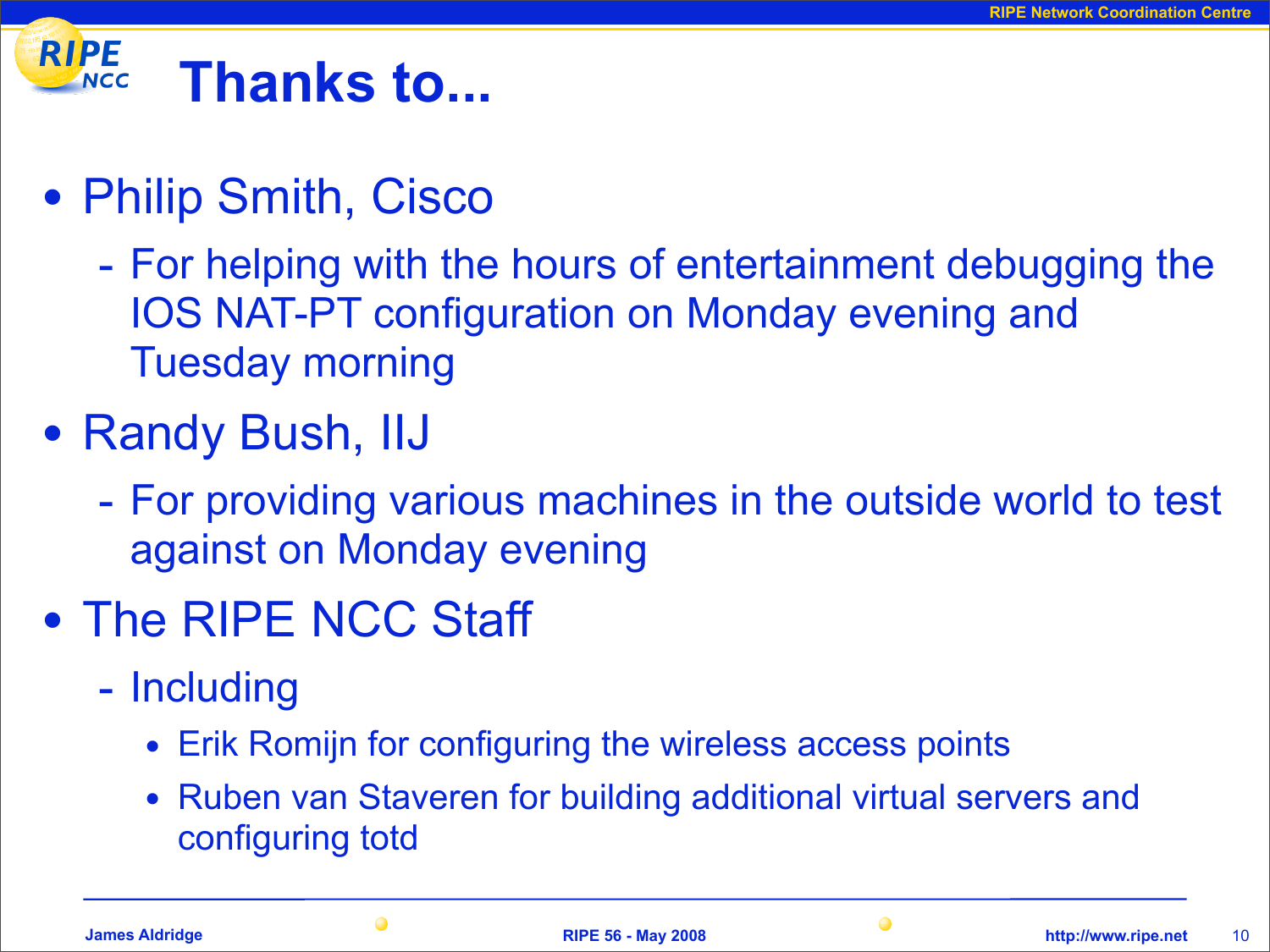



# **http://rosie.ripe.net/ipv6help.php**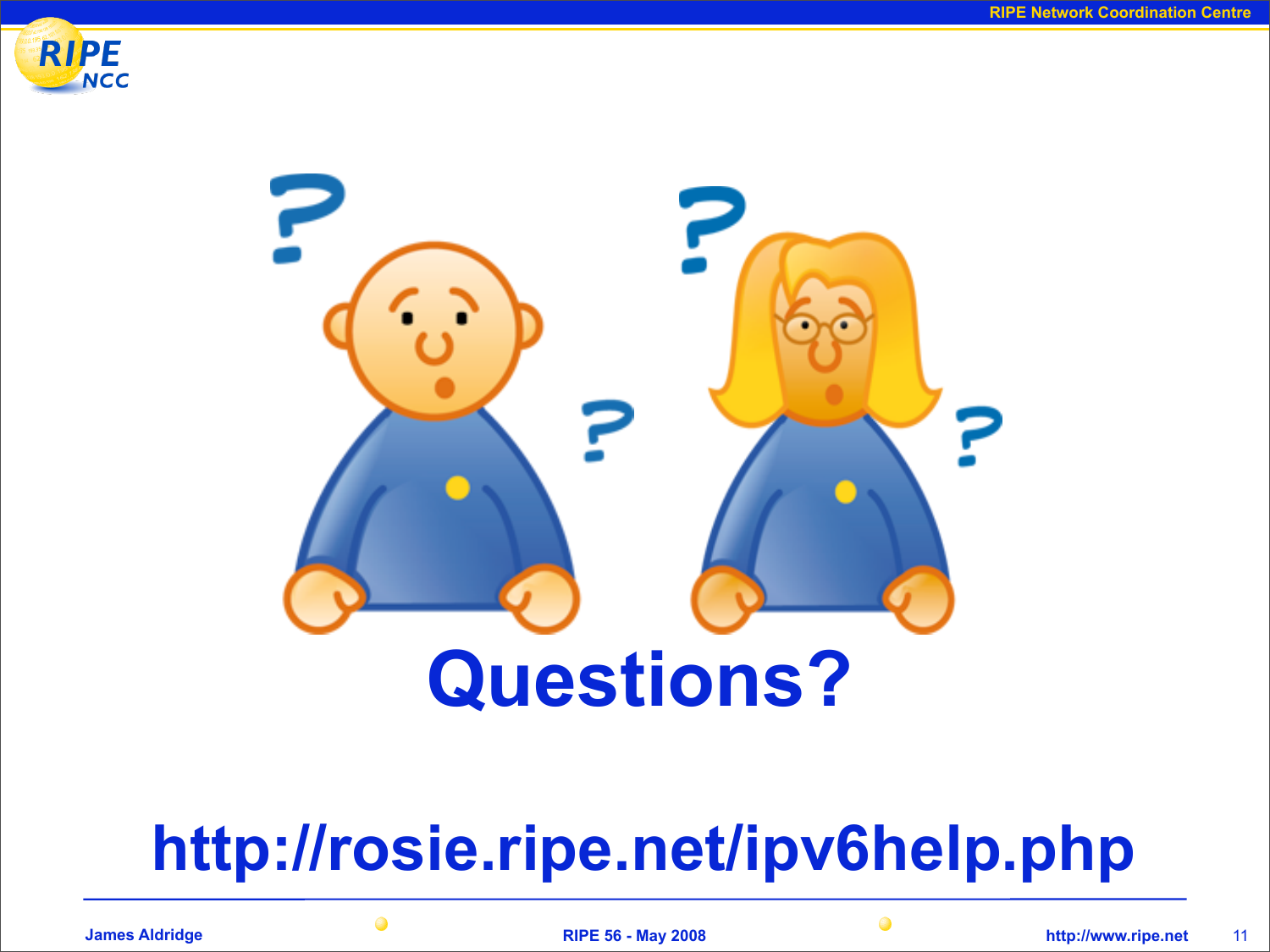## **RIPE IPv4 Switch-off NCC**

- The dual-stack wireless network will now be switched off.....
- We will switch the **ripemtg** and **ripemtga** networks back on at the end of the coffee break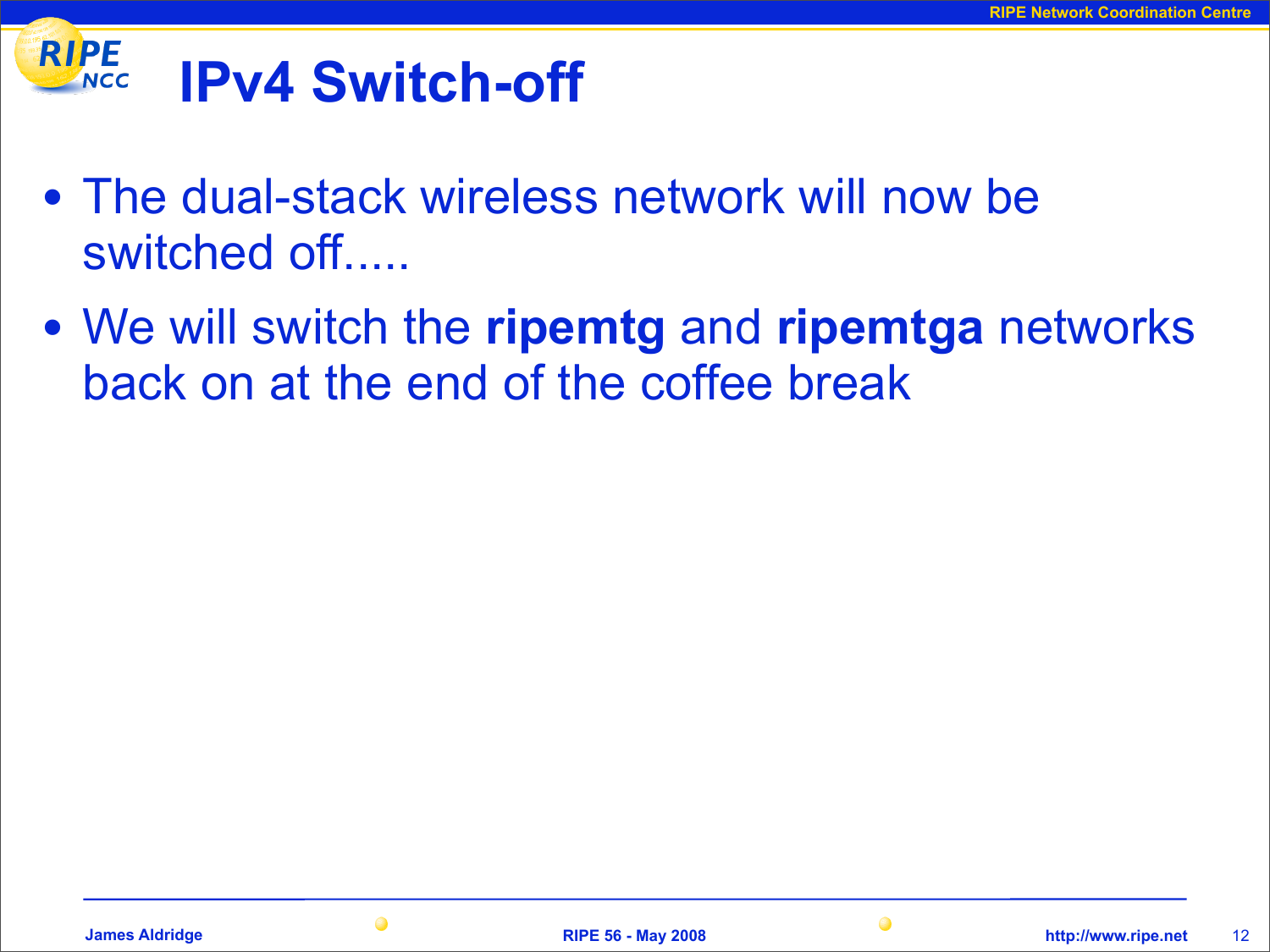

- Traffic, Router CPU load, etc.
	- <http://rosie.ripe.net/mrtg/mtgrtr3/>
- Clients per SSID
	- <http://rosie.ripe.net/mrtg/ssids.html>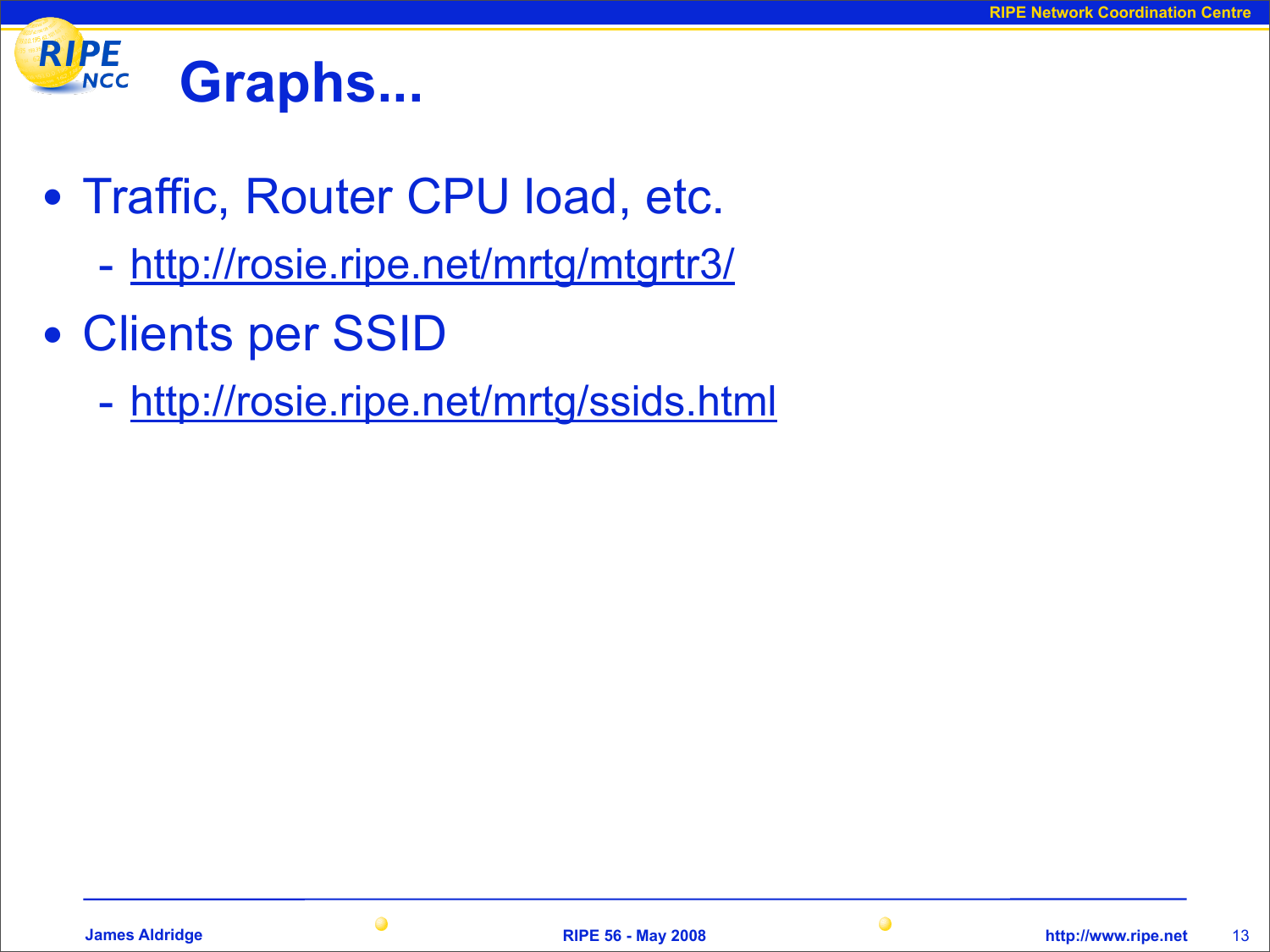